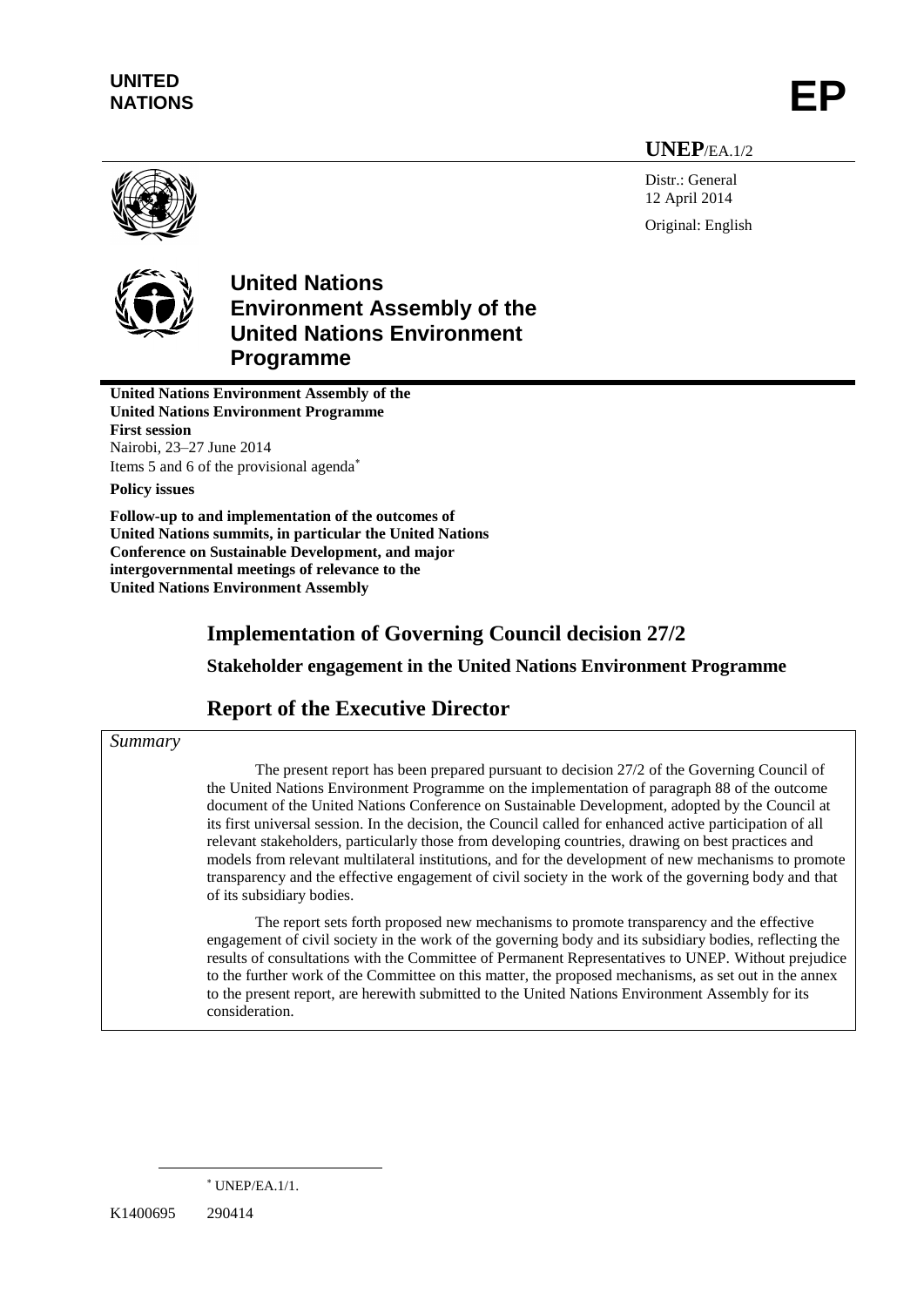1. In paragraph 88 of the outcome document of the United Nations Conference on Sustainable Development, entitled "The future we want",<sup>1</sup> Heads of State and Government called for strengthening the role of the United Nations Environment Programme (UNEP) and ensuring the active participation of all relevant stakeholders, drawing on best practices and models from relevant multilateral institutions and exploring new mechanisms to promote transparency and the effective engagement of civil society.<sup>2</sup>

2. The Governing Council of UNEP, at its first universal session, held in Nairobi from 18 to 22 February 2013, adopted decision 27/2 on the implementation of paragraph 88 of the outcome document of the United Nations Conference on Sustainable Development. In paragraph 7 of the decision, the Council decided that the governing body would ensure the active participation of all relevant stakeholders, particularly those from developing countries, drawing on best practices and models from relevant multilateral institutions and would explore new mechanisms to promote transparency and the effective engagement of civil society in its work and that of its subsidiary bodies by, inter alia:

(a) Developing by 2014 a process for stakeholder accreditation and participation that builds on the existing rules of procedure and takes into account inclusive modalities of the Commission of Sustainable Development and other relevant United Nations bodies;

(b) Establishing by 2014 mechanisms and rules for stakeholders' expert input and advice;

(c) Enhancing by 2014 working methods and processes for informed discussions and contributions by all relevant stakeholders towards the intergovernmental decision-making process.

3. In response, UNEP has developed new modalities for stakeholder engagement to ensure the active participation of all relevant stakeholders, in particular those from developing countries, drawing on best practices and models from relevant multilateral institutions, including the United Nations High-level Political Forum on Sustainable Development, and to promote transparency and the effective engagement of civil society in its work and that of its subsidiary bodies.

4. The annex to the present report contains the draft policy prepared by the UNEP secretariat as at 3 April 2014, as amended by the Committee of Permanent Representatives. The policy has been prepared in keeping with the spirit of decision 27/2, applying the principle of non-regression with respect to current rules and practices, as called for by member States through consultation with the Committee.

5. The draft policy therefore sets forth the following:

- (a) New accreditation and participation modalities;
- (b) Mechanisms to facilitate expert input and advice;

(c) Working methods and processes for stakeholder contribution towards the intergovernmental decision-making process.

 $<sup>1</sup>$  General Assembly resolution 66/288, annex.</sup>

 $<sup>2</sup>$  Ibid., para. 88 (h).</sup>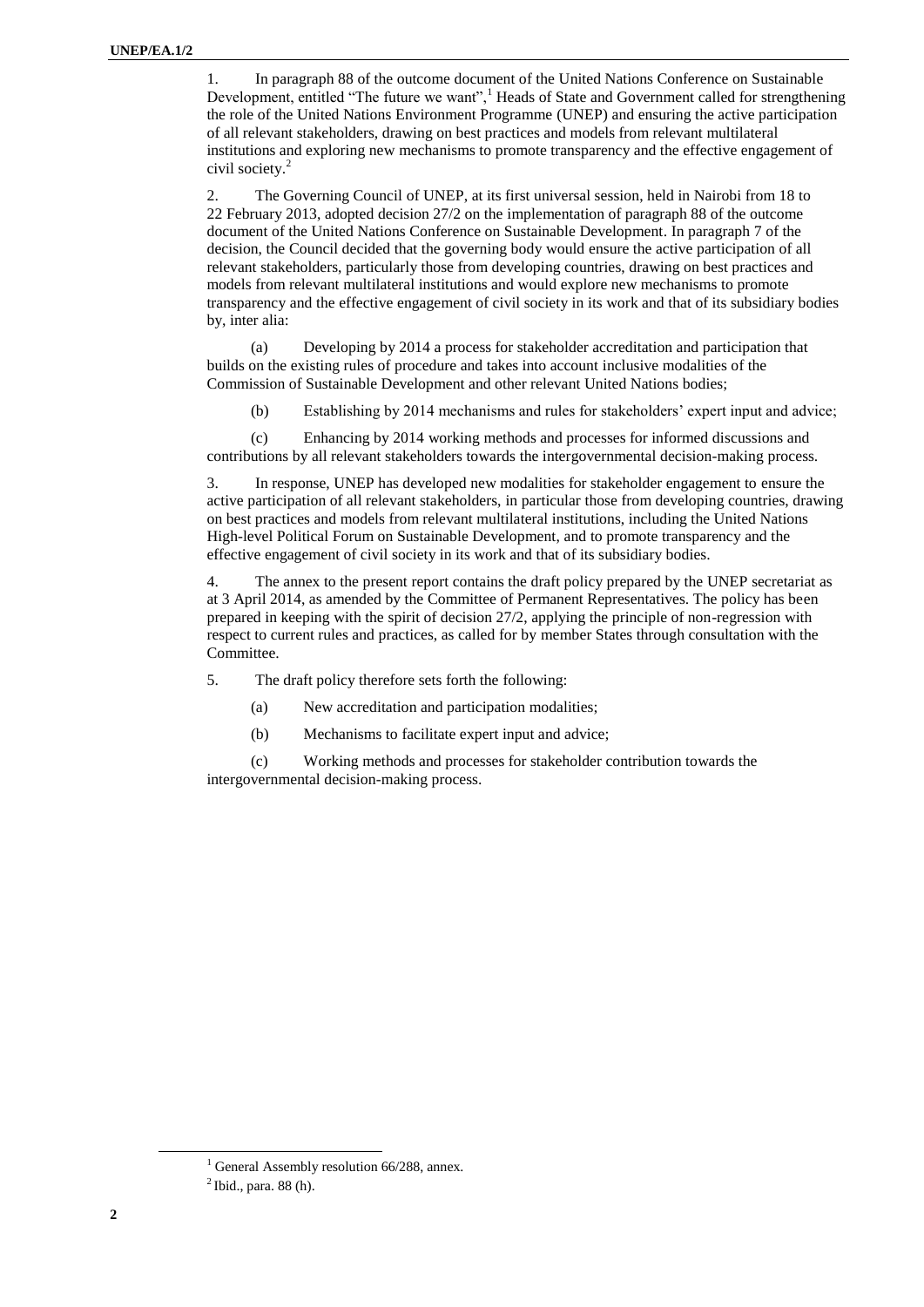# **Annex**

# **Policy on stakeholder engagement in the United Nations Environment Programme**

(Draft as at 3 April 2014)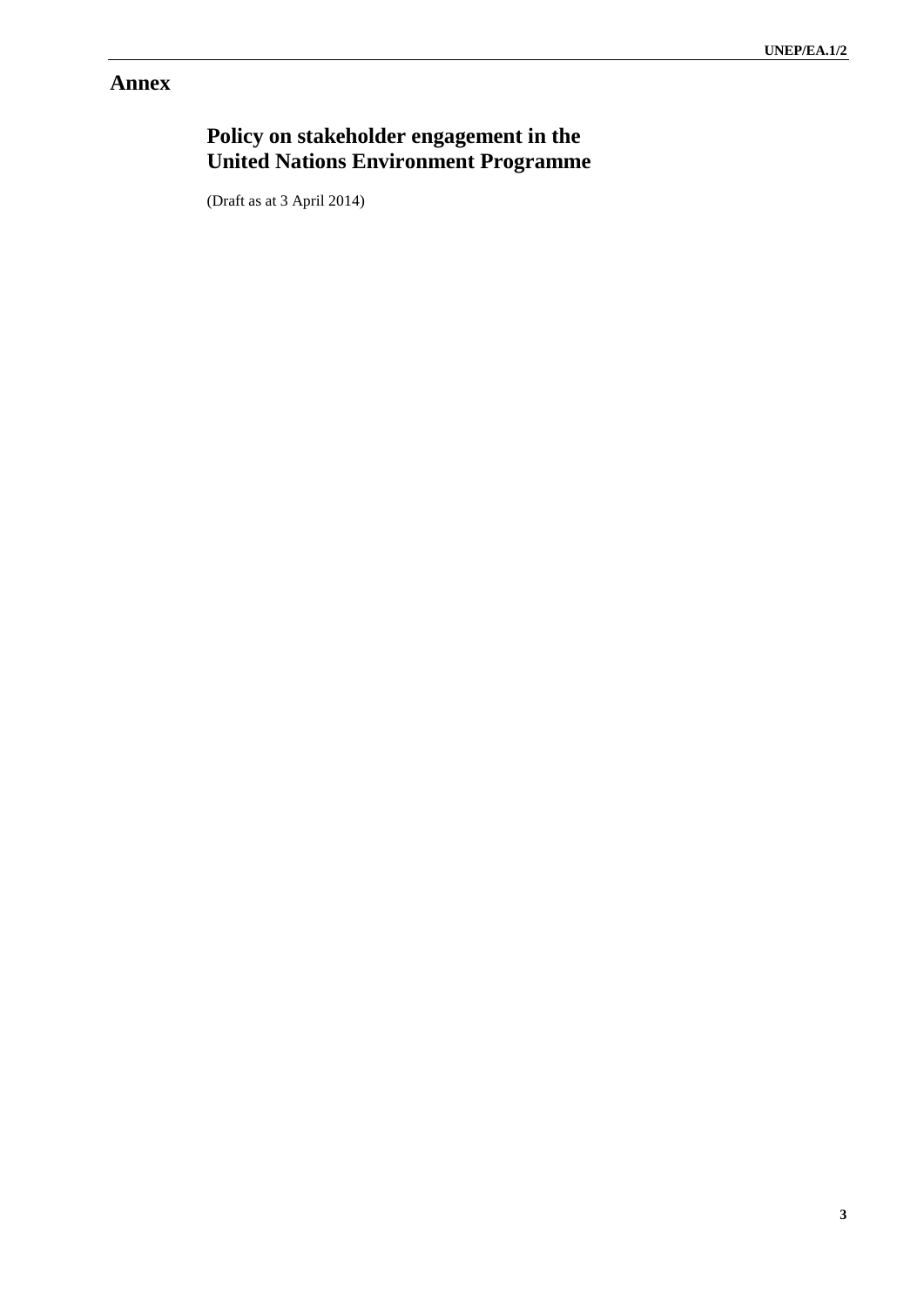#### *Note*

This policy was prepared by the secretariat of the United Nations Environment Programme (UNEP) pursuant to Governing Council decision 27/2 on the implementation of paragraph 88 of the outcome document of the United Nations Conference on Sustainable Development, adopted by the Governing Council of UNEP at its first universal session, held in Nairobi from 18 to 22 February 2013. That decision called for the active participation of all relevant stakeholders, particularly those from developing countries, to be ensured, drawing on best practices and models from relevant multilateral institutions, and for new mechanisms to be explored to promote transparency and the effective engagement of civil society in the work of the governing body of the United Nations Environment Programme and that of its subsidiary organs, building on best practices in multilateral organizations.\*

This policy therefore sets forth the proposed new mechanisms for the promotion of transparency and the effective engagement of civil society with the Assembly and its subsidiary organs, to be submitted to the Assembly at its first session, to be held in Nairobi from 23 to 27 June 2014.

 $\overline{\phantom{a}}$ 

<sup>\*</sup> This policy builds on best practices of stakeholder engagement in multilateral organizations. The secretariat of UNEP prepared a *Review of Current Practices of Stakeholder Engagement in Multilateral Organizations*, released in July 2013, as called for by Governing Council decision 27/2 [\(http://www.unep.org/civil](http://www.unep.org/civil-society/Portals/24105/documents/resources/stakeholder_engagement/Review_of_current_practices_of_stakeholder_engagement_in_multilateral_organisations_30July_2013.pdf).%5bPool_)thisfootnotekeepsduplicatingallofitsownaccord.Itshouldonlyappearonce(atthebottomofthepageheaded)[society/Portals/24105/documents/resources/stakeholder\\_engagement/Review\\_of\\_current\\_practices\\_of\\_stakeholde](http://www.unep.org/civil-society/Portals/24105/documents/resources/stakeholder_engagement/Review_of_current_practices_of_stakeholder_engagement_in_multilateral_organisations_30July_2013.pdf).%5bPool_)thisfootnotekeepsduplicatingallofitsownaccord.Itshouldonlyappearonce(atthebottomofthepageheaded) [r\\_engagement\\_in\\_multilateral\\_organisations\\_30July\\_2013.pdf\).](http://www.unep.org/civil-society/Portals/24105/documents/resources/stakeholder_engagement/Review_of_current_practices_of_stakeholder_engagement_in_multilateral_organisations_30July_2013.pdf).%5bPool_)thisfootnotekeepsduplicatingallofitsownaccord.Itshouldonlyappearonce(atthebottomofthepageheaded)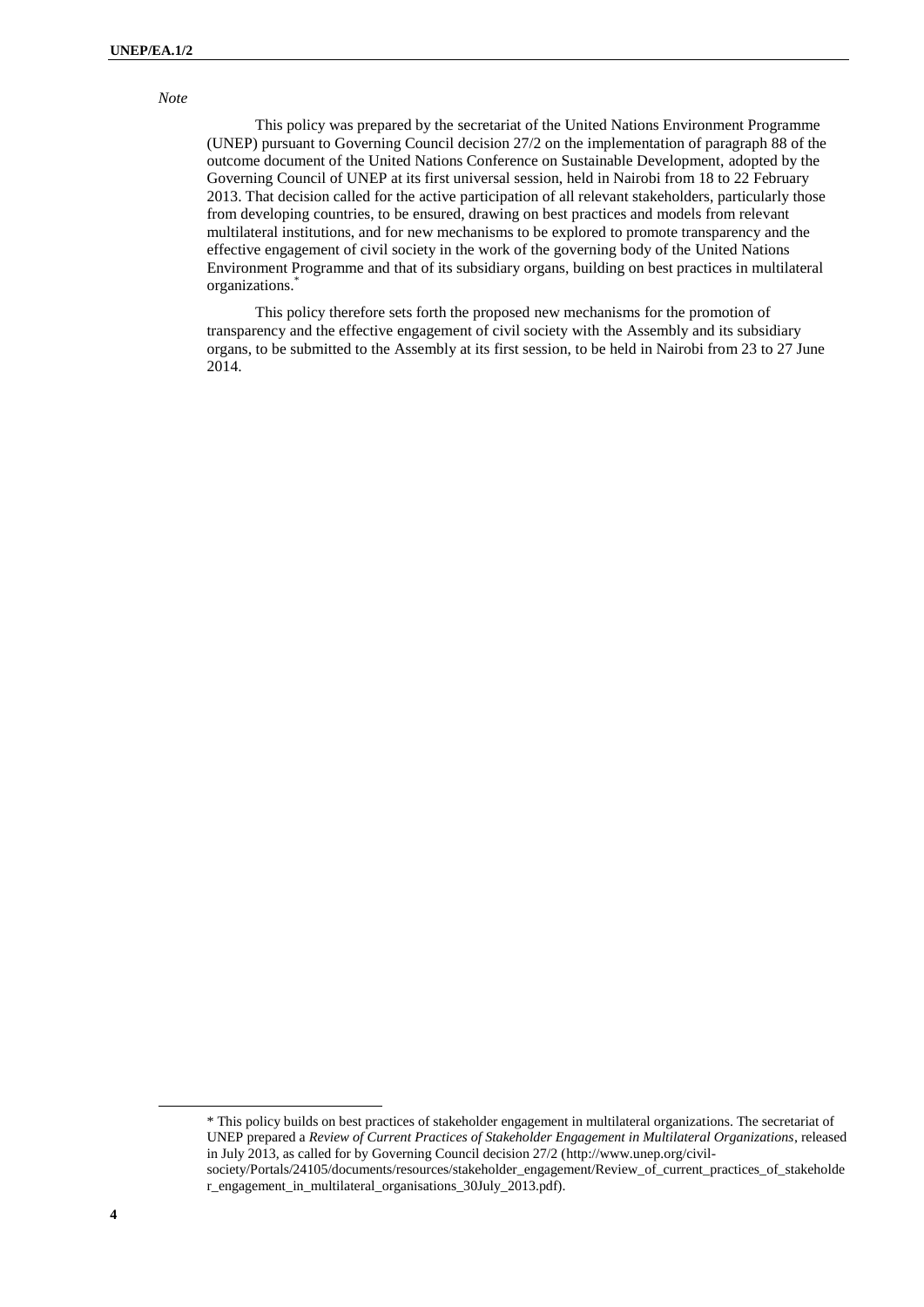## Contents

| $\mathbf{1}$ . |           |                                                                                        |  |
|----------------|-----------|----------------------------------------------------------------------------------------|--|
|                |           |                                                                                        |  |
| 2.             |           |                                                                                        |  |
|                | А.        |                                                                                        |  |
|                | <b>B.</b> |                                                                                        |  |
|                | C.        |                                                                                        |  |
|                | D.        |                                                                                        |  |
|                | Е.        |                                                                                        |  |
| 3.             |           |                                                                                        |  |
|                | А.        |                                                                                        |  |
|                | <b>B.</b> |                                                                                        |  |
|                | C.        | Use of information and communications technology to enhance effective participation 10 |  |
|                | D.        |                                                                                        |  |
|                |           |                                                                                        |  |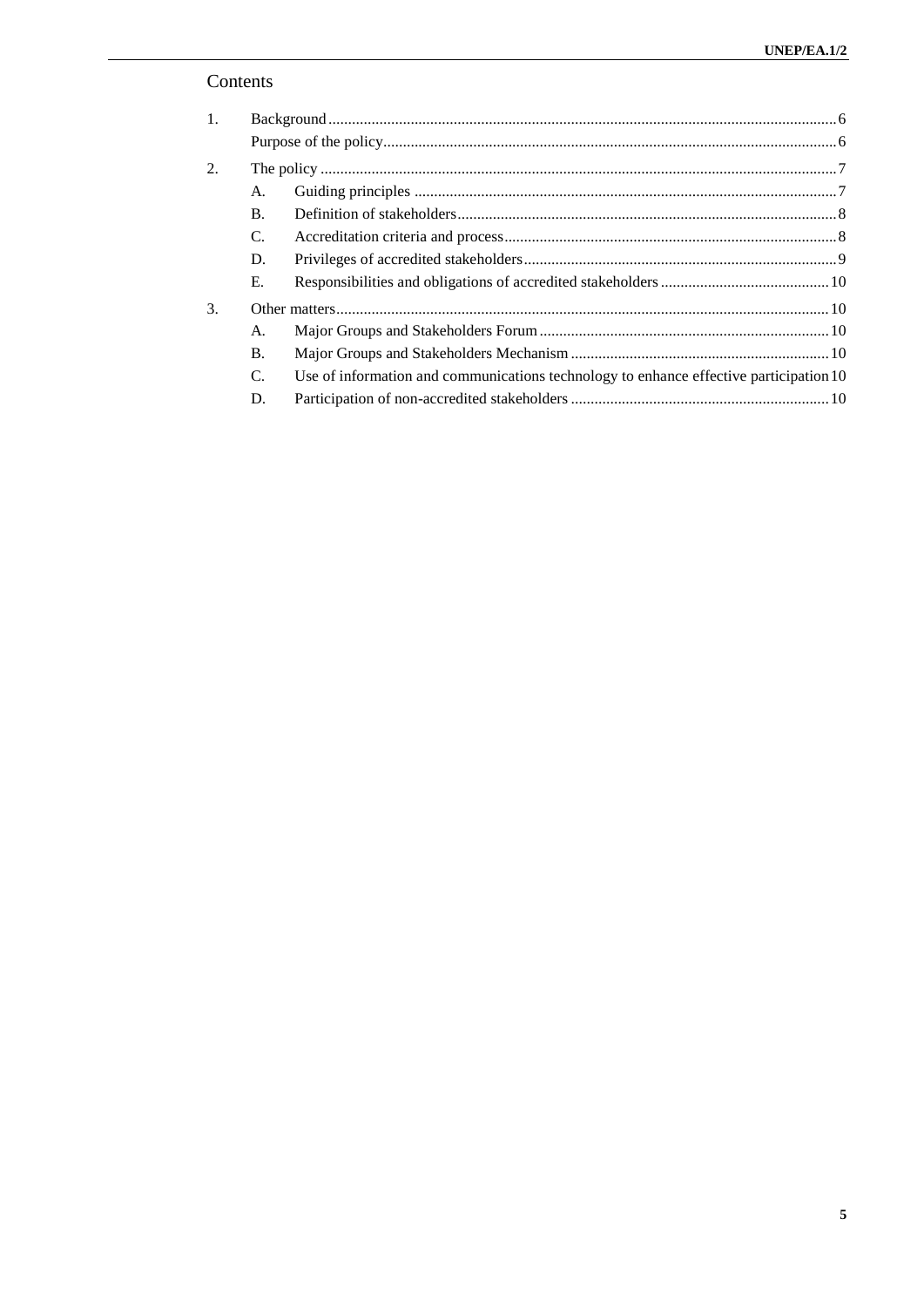## <span id="page-5-0"></span>**1. Background**

1. The participation of stakeholders in the work of the United Nations Environment Programme (UNEP) is rooted in Principle 10 of the Rio Declaration on Environment and Development and in paragraph 88 (h) of the outcome document of the United Nations Conference on Sustainable Development, entitled "The future we want", which calls for "the active participation of all relevant stakeholders, drawing on best practices and models from relevant multilateral institutions and exploring new mechanisms to promote transparency and the effective engagement of civil society" within the framework of its decision on strengthening the role of the United Nations Environment Programme as the leading global environmental authority.<sup>1</sup>

2. Paragraph 7 of decision 27/2 of the UNEP Governing Council on the implementation of paragraph 88 of the outcome document of the United Nations Conference on Sustainable Development, adopted by the Governing Council at its first universal session in February 2013, mandates the governing body to **"**ensure the active participation of all relevant stakeholders, particularly those from developing countries, drawing on best practices and models from relevant multilateral institutions and [to] explore new mechanisms to promote transparency and the effective engagement of civil society in its work and that of its subsidiary organs, inter alia by:

(a) Developing by 2014 a process for stakeholder accreditation and participation that builds on the existing rules of procedure and takes into account inclusive modalities of the Commission of Sustainable Development and other relevant United Nations bodies;

(b) Establishing by 2014 mechanisms and rules for stakeholders' expert input and advice;

(c) Enhancing by 2014 working methods and processes for informed discussions and contributions by all relevant stakeholders towards the intergovernmental decision-making process."

3. While input from stakeholders can provide a valuable contribution to the intergovernmental process, decision-making within UNEP remains the prerogative of member States. This policy is intended to facilitate the effective engagement of stakeholders in the work of the United Nations Environment Assembly of the United Nations Environment Programme and that of its subsidiary organs, and in the work of UNEP. The policy provides a set of principles and guidance to UNEP, its staff and stakeholders, and is intended to enhance practices in working and dealing with stakeholders in both routine and special circumstances, and to facilitate the effective engagement of stakeholders in the governance of UNEP. The policy will be accompanied by an implementation handbook, which will be drafted upon approval of the policy.<sup>2</sup>

4. The policy is aligned with all relevant UNEP and United Nations rules and regulations, as well as with the guidelines and initiatives relating to United Nations cooperation with stakeholders.<sup>3</sup> It further builds on General Assembly resolution 67/290 on the [format and organizational aspects of the](http://www.un.org/ga/search/view_doc.asp?symbol=a/67/l.72&lang=e)  [High-level Political Forum on Sustainable Development.](http://www.un.org/ga/search/view_doc.asp?symbol=a/67/l.72&lang=e)

#### <span id="page-5-1"></span>**Purpose of the policy**

5. The outcome document of the United Nations Conference on Sustainable Development called in several instances<sup>4</sup> for strengthened public participation, access to information and access to justice

 $1$  General Assembly resolution 66/288, annex.

<sup>&</sup>lt;sup>2</sup> The policy will be complemented by an implementation handbook, determining the operational and selforganization modalities of the Major Groups and Stakeholders Mechanism, which will be developed by the UNEP secretariat in an open and transparent manner upon approval of the policy.

<sup>&</sup>lt;sup>3</sup> Several reference documents guide the work of UNEP and the United Nations in working with stakeholders. These include the following: "Guidelines for participation of major groups and stakeholders in policy design at UNEP" (August 2009) [\(http://www.unep.org/civil-society/Portals/24105/documents/Guidelines/Guidelines-for-](http://www.unep.org/civil-society/Portals/24105/documents/Guidelines/Guidelines-for-CSO-participation-Aug2609.pdf)[CSO-participation-Aug2609.pdf\)](http://www.unep.org/civil-society/Portals/24105/documents/Guidelines/Guidelines-for-CSO-participation-Aug2609.pdf); "UNEP and indigenous peoples: a partnership in caring for the environment" (November 2012) [\(http://www.unep.org/civil-society/Portals/24105/documents/Guidelines/](http://www.unep.org/civil-society/Portals/24105/documents/Guidelines/%0bUNEP_Indigenous_Peoples_Policy_Guidance_endorsed_by_SMT_26_11_12.pdf) [UNEP\\_Indigenous\\_Peoples\\_Policy\\_Guidance\\_endorsed\\_by\\_SMT\\_26\\_11\\_12.pdf\)](http://www.unep.org/civil-society/Portals/24105/documents/Guidelines/%0bUNEP_Indigenous_Peoples_Policy_Guidance_endorsed_by_SMT_26_11_12.pdf); "UNEP guidelines for the development of national legislation on access to information, public participation and access to justice in environmental matters" (February 2010) [\(http://www.unep.org/civil-society/Portals/24105/documents/](http://www.unep.org/civil-society/Portals/24105/documents/%0bGuidelines/GUIDELINES_TO_ACCESS_TO_ENV_INFO_2.pdf) [Guidelines/GUIDELINES\\_TO\\_ACCESS\\_TO\\_ENV\\_INFO\\_2.pdf\)](http://www.unep.org/civil-society/Portals/24105/documents/%0bGuidelines/GUIDELINES_TO_ACCESS_TO_ENV_INFO_2.pdf); "Guidelines on cooperation between UNEP and business" (March 2004); "Guidelines on cooperation between the United Nations and the business community" (July 2000); and the UNEP partnership policy and procedures (September 2011). <sup>4</sup> In the outcome document, extensive reference is made to the involvement of civil society and stakeholders (see,

for example, paras. 42 to 55 on engaging major groups and other stakeholders). In addition, paragraph 99 reads: "We encourage action at the regional, national, subnational and local levels to promote access to information, public participation and access to justice in environmental matters, as appropriate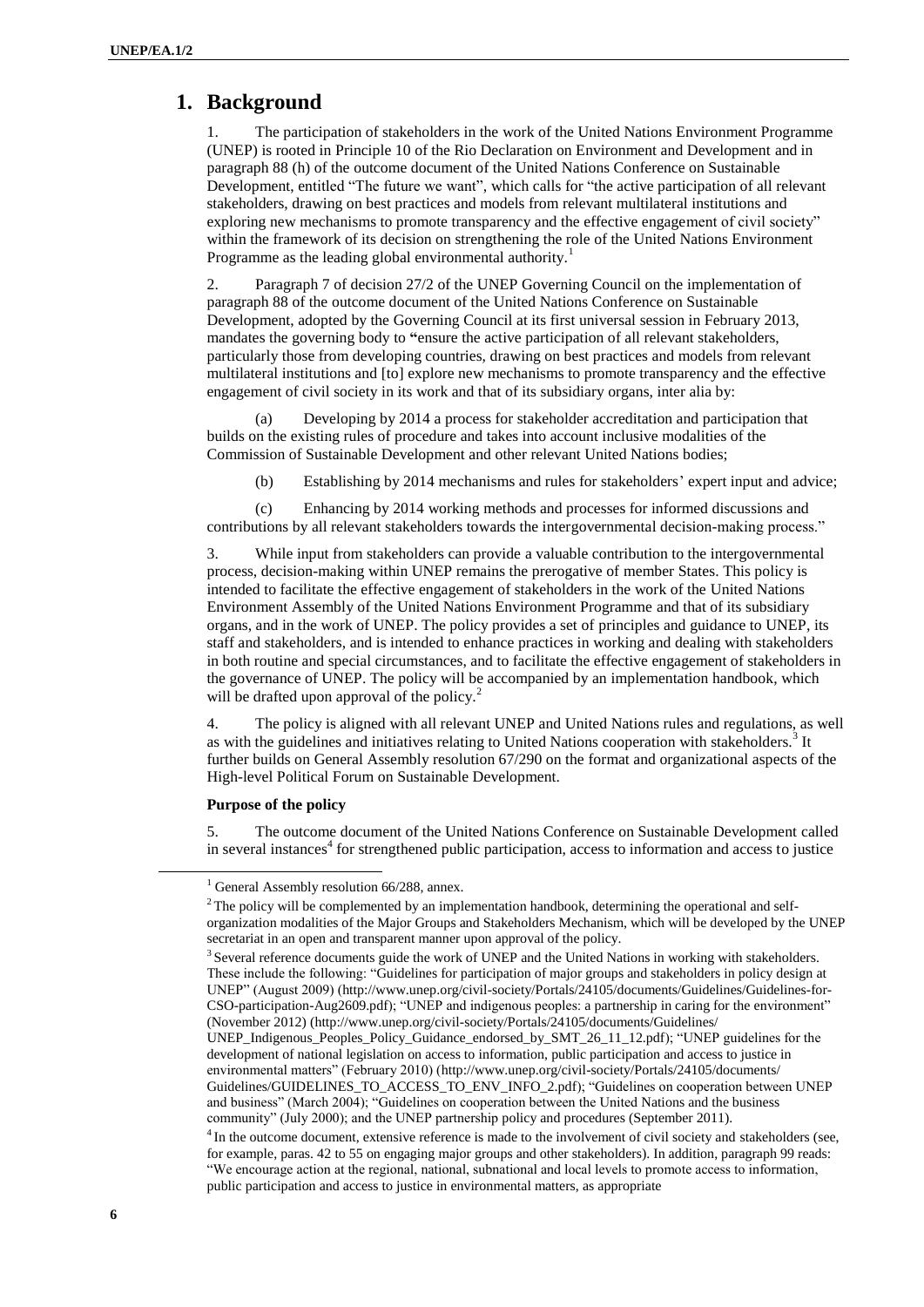in environmental matters, and underlined the importance of partnerships with civil society in achieving the ambitions of its outcome document.

6. UNEP engages with civil society to benefit from its wide knowledge and experience in sustainable development and its involvement in UNEP processes and activities in keeping the environment under review and setting the global environmental agenda; in developing and implementing policies and programmes; and in improving environmental decision-making, as intergovernmental decisions will have broader recognition by and support from the public if the views of stakeholders are taken into account in the agenda-setting, policymaking, decision-making and implementation processes.

7. Civil society stakeholders often provide a way to channel the voices of those most likely to be affected by environmental problems and related policies, calling attention to emerging environmental problems, taking account of the interests of future generations and reaching out to society and the public at large.

## <span id="page-6-0"></span>**2. The policy**

l

## <span id="page-6-1"></span>**A. Guiding principles**

8. In accordance with the outcome document of the United Nations Conference on Sustainable Development, and taking into account the principles adopted by major groups and stakeholders at the Global Major Groups and Stakeholders Forum in February 2013, prior to the first universal session of the Governing Council of UNEP, this policy is founded on the following principles:<sup>5</sup>

*8.1. Acknowledgement of the intergovernmental nature of UNEP processes, as set out in paragraph 3 above*

#### *8.2. Participation in decision-making processes*

UNEP will grant participation and access privileges to all accredited stakeholders, consistent with the rules and practices governing its work. UNEP may also use social media and new information technology to foster broader participation.

#### **[***8.3. Access to information*

**Accredited stakeholders will have access to all relevant documents and will be granted access to relevant information portals.]**

#### **[***ALT. 8.3.* **Accredited stakeholders will have access to documents according to the United Nations policy on access to information.] (Proposal by the Chair)**

#### *8.4. Transparency and accountability for mutual benefit*

Engagement with major groups and stakeholders is based on the premise of mutual trust and benefit, transparency, responsibility and accountability.

#### *8.5. Respect for diversity of views and self-organization*

UNEP acknowledges the diversity of views among its stakeholders and, in striving for greater openness and with a view to embracing the full spectrum of civil society actors, including the UNEP national committees, will ensure that those differing voices are heard, including those outside the nine major groups.

#### *8.6. Improvements to current engagement practices*

UNEP will promote continuous improvement of its current practices, including opportunities for exploring innovative mechanisms, without regression and with regard to current practice.

<sup>5</sup> *Principles on Stakeholder Participation in UNEP*, adopted at the fourteenth Global Major Groups and Stakeholders Forum, 17 February 2013 [\(http://www.unep.org/civil-](http://www.unep.org/civil-society/Portals/24105/documents/GMGSF/GMGSF%2014/Stakeholder_participation_principles/Participation_and_Transparency_11_principles_as_adopted.pdf)

[society/Portals/24105/documents/GMGSF/GMGSF%2014/Stakeholder\\_participation\\_principles/Participation\\_an](http://www.unep.org/civil-society/Portals/24105/documents/GMGSF/GMGSF%2014/Stakeholder_participation_principles/Participation_and_Transparency_11_principles_as_adopted.pdf) [d\\_Transparency\\_11\\_principles\\_as\\_adopted.pdf\)](http://www.unep.org/civil-society/Portals/24105/documents/GMGSF/GMGSF%2014/Stakeholder_participation_principles/Participation_and_Transparency_11_principles_as_adopted.pdf).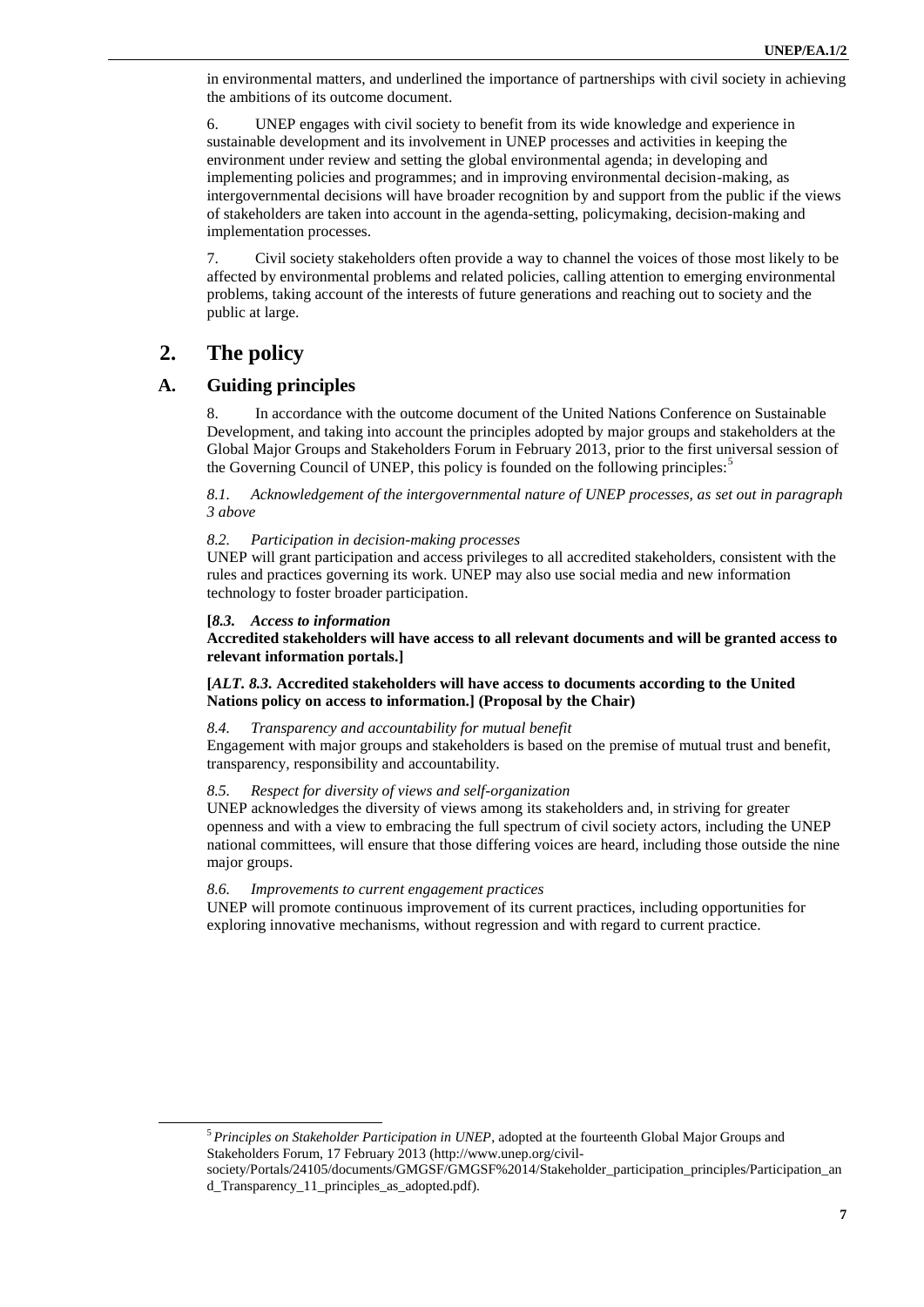## <span id="page-7-0"></span>**B. Definition of stakeholders**

9. UNEP applies the nine major groups approach, based on the categories of stakeholders as outlined in Agenda 21 and as noted in Governing Council decision SS.VII/5 of 15 February 2002.

- 10. UNEP therefore recognizes the following categories of stakeholder:
	- 1. The nine major groups: farmers (including small-scale farmers, fisherfolk, pastoralists and foresters);<sup>6</sup> women; the scientific and technological community (including research and academia); children and youth; indigenous peoples and their communities; workers and trade unions; business and industry; non-governmental organizations; and local authorities;
	- **2. [Environmental non-governmental organizations, as organizations that work solely on environmental issues];**
	- **3. [Other stakeholders, such as local communities; volunteer groups and foundations; migrants and families; older persons; and persons with disabilities.]<sup>7</sup>**

**[ALT. 10.3. UNEP recognizes the particular importance of environmental nongovernmental organizations within the non-governmental organizations major group. UNEP will strive to include other stakeholders, such as local communities; volunteer groups and foundations; migrants and families; older persons; and persons with disabilities within the nine major groups.] (Proposal by the Chair)**

### <span id="page-7-1"></span>**C. Accreditation criteria and process**

11. Accreditation is the main prerequisite for stakeholder participation in the governance of UNEP. Organizations seeking observer status with the Assembly and its subsidiary organs must be accredited according to the process set out below.

- 12. Accreditation criteria
	- Accreditation will be granted to stakeholders meeting the following criteria:
		- **1. [Being legally constituted as a not-for-profit entity in a given country;] [ALT. 1. Providing the text of its constituent instruments (such as articles of incorporation and by-laws) and an indication of the date and place where they were established;]**
		- 2. Having been constituted for more than two years;
		- 3. Having a **[track record and]** proven interest in environmental issues; **[or sustainable development;]**
		- 4. Having a national or international scope of activities.

13. Accreditation with the United Nations Economic and Social Council **[and/or multilateral environmental agreements]**

Stakeholders accredited with the United Nations Economic and Social Council **[and/or with multilateral environmental agreements having equivalent accreditation criteria]** and who provide sufficient proof of such accreditation will receive UNEP accreditation upon request.

14. Accreditation procedures

Stakeholders seeking accreditation shall forward all relevant documents, including the following, to the UNEP secretariat:

- (a) Letter requesting accreditation, printed on the official stationery of the organization;
- (b) Copy of the constitution, charter, statutes or by-laws of the organization and any amendments to those documents;
- (c) List of affiliates;
- (d) Proof of interest or experience in the environment; **[or sustainable development;]**
- (e) Detailed account of the scope of the activities of the organization

15. The UNEP secretariat will review the requests and notify applicants of their accreditation. The entire review process will take no longer than three months. The list of accredited organizations will be submitted to the regular session of the Assembly **[for review]**.

<sup>6</sup> Abstracts from General Assembly resolution 66/288, annex, paras. 43, 52 and 53.

 $<sup>7</sup>$  Ibid., para. 43.</sup>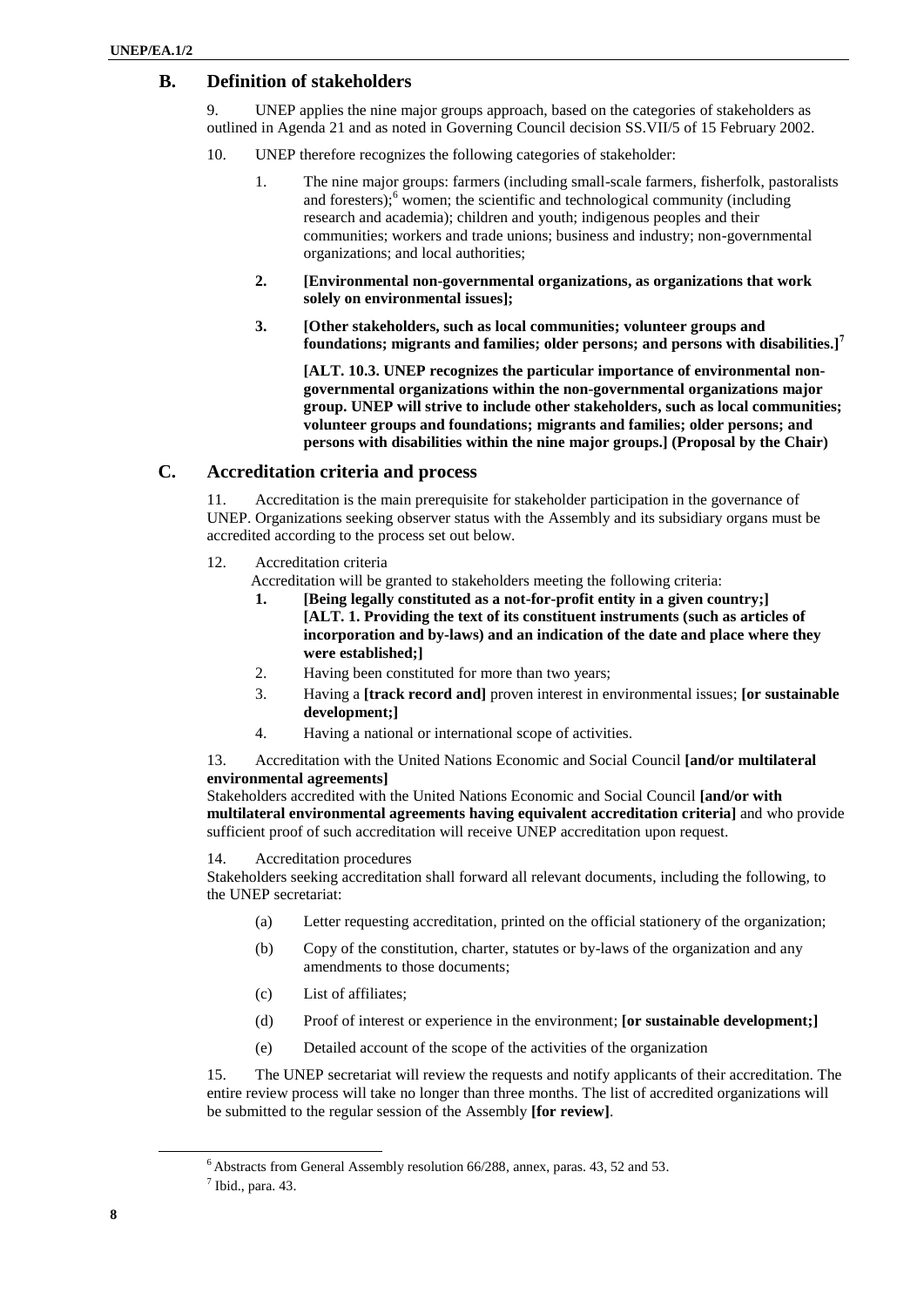16. Accreditation is not a requirement for participation in the implementation of projects, programmes or partnerships. Participation modalities in the implementation of such projects, programmes or partnerships are set out in the UNEP partnership policy.

#### <span id="page-8-0"></span>**D. Privileges of accredited stakeholders**

17. While retaining the intergovernmental character of the Assembly and its subsidiary organs, accredited stakeholders will have the opportunity to participate in the governance of UNEP and to work at two levels: on agenda-setting processes and on policymaking and decision-making processes.

- 18. All accredited stakeholders shall enjoy the same privileges, which shall include the following:
	- (a) Accredited stakeholders may participate in all public meetings of the Assembly and its subsidiary organs, in accordance with the relevant rules of procedure. Should participation in a particular meeting be restricted, an advanced notification will be issued. The UNEP secretariat will provide accredited stakeholders with the dates, venue and agenda of the meetings in a timely manner.
	- (b) UNEP will convene a multi-stakeholder dialogue during the session of the Assembly in accordance with paragraph 5 (e) of Governing Council decision 27/2. The secretariat will provide accredited stakeholders with the dates, venue and agenda of the meetings in a timely manner.
	- (c) Designated seats will be reserved for major groups and stakeholders in all public meetings of the Assembly and its subsidiary organs. Major groups and stakeholders will designate their representatives according to criteria to be set out in the implementation handbook that will support this policy.
	- (d) Accredited stakeholders will have access to all public documents **[, including presession and in-session documents,]** of the Assembly and its subsidiary organs. The UNEP secretariat will make every effort to provide access to these documents in a timely manner, using electronic and other modern information systems to facilitate delivery. Accredited stakeholders will be granted access to relevant information portals. The UNEP secretariat will ensure that input received from major groups and stakeholders will be made available on the relevant web portals.

**[ALT. 18 (d). Accredited stakeholders will have access to documents publicly available on the UNEP websites and portals; official documents and reports of UNEP; and documentation related to the work of the Assembly and its subsidiary organs, including pre-session and in-session documents. The UNEP secretariat will make every effort to provide access to such documents in a timely manner, using electronic and other modern information systems to facilitate delivery. Accredited stakeholders will be granted access to relevant information portals. The UNEP secretariat will ensure that input received from major groups and stakeholders will be made available on the relevant web portals.] (Proposal by the Chair**

- (e) Accredited stakeholders will be able to make written submissions to the Assembly and its subsidiary organs, in accordance with the relevant rules of procedure. Such submissions may include contributions and recommendations for agenda items of sessions of the Assembly and its subsidiary organs and recommendations on the subject matter of draft decisions for consideration by member States. Such contributions and recommendations may be submitted to the UNEP secretariat for distribution to member States in time for consideration by the relevant body. The UNEP secretariat will make such submissions available to member States, using electronic means whenever possible.
- (f) Accredited stakeholders may be invited to make statements during public meetings of the Assembly and its subsidiary organs, in accordance with the relevant rules of procedure. Session presidents or chairs are encouraged to provide opportunities for accredited stakeholders to speak on topics of interest in such public meetings.
- (g) Accredited stakeholders may be invited to participate in relevant regional consultations conducted by UNEP.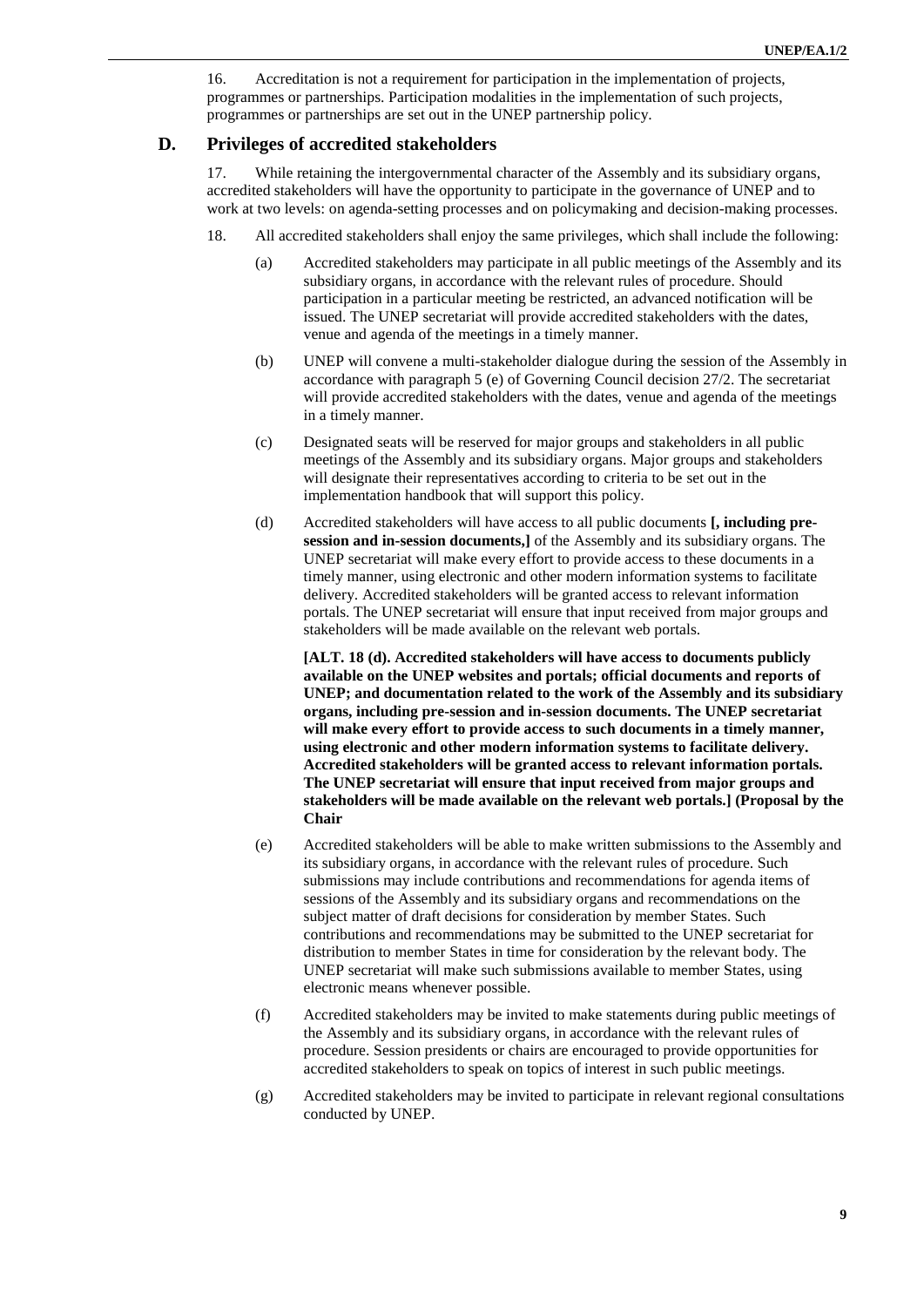### <span id="page-9-0"></span>**E. Responsibilities and obligations of accredited stakeholders**

- 19. All accredited stakeholders shall have the same obligations, which shall include the following:
	- (a) Accredited stakeholders will be expected to act in accordance with the present policy and the relevant rules of procedure for any meeting or session which they attend;
	- (b) Accredited stakeholders will comply with the registration requirements and seating arrangements for any meeting or session which they attend. Meeting and session organizers will make every effort to have sufficient seating available for stakeholders during open sessions, so as to facilitate their participation. In situations where seating is limited, stakeholders may be asked to designate representatives to occupy the available seats, in accordance with the procedures laid out in the implementation handbook, to be developed by the UNEP secretariat in consultation with major groups and stakeholders;
	- (c) Accredited stakeholders will provide the secretariat with a biennial communication outlining their activities in the field of the environment during the previous two years. This communication may be in the form of the annual report of the organization or may be a separate document prepared specifically to comply with this reporting requirement.

## <span id="page-9-1"></span>**3. Other matters**

### <span id="page-9-2"></span>**A. Major Groups and Stakeholders Forum**

20. Prior to each session of the Assembly and the open-ended meeting of the Committee of Permanent Representatives, UNEP will facilitate the organization of a Major Groups and Stakeholders Forum that will provide an opportunity for accredited stakeholders to consolidate their views and prepare their input to the Assembly and its subsidiary organs.

21. Member States and representatives of international organizations may participate in the Major Groups and Stakeholders Forum as observers. Major groups and stakeholders are encouraged to submit the main outcomes of such meetings in writing to the Assembly, through the UNEP secretariat, on the first working day of the Forum.

## <span id="page-9-3"></span>**B. Major Groups and Stakeholders Mechanism**

22. Accredited stakeholders may form stakeholder bodies or other groups to organize their contributions and facilitate their participation in UNEP processes. While self-organized, such bodies must adhere to the principles of transparency, responsibility and accountability, and respect the diversity of views among stakeholders on all issues. <sup>8</sup>

## <span id="page-9-4"></span>**C. Use of information and communications technology to enhance effective participation**

23. The use of modern information and communications technology will enhance the effective participation of stakeholders in a cost-effective manner. In addition to physical presence at meetings, virtual and online participation will also be made possible through webcasting of relevant meetings of the Assembly and its subsidiary organs, UNEP events, information platforms and discussion forums in accordance with the rules of procedure and the related access to information policy.

## <span id="page-9-5"></span>**D. Participation of non-accredited stakeholders**

24. While retaining the intergovernmental nature of the Assembly and its subsidiary organs, the president of the Assembly or the chairperson of a subsidiary organ, in consultation with the relevant bureaux, may invite a non-accredited organization or individual, on the basis of their competency, expertise and experience, to meetings of the Assembly and its subsidiary organs for a specific task or purpose, in accordance with the existing rules of procedure.

l

<sup>&</sup>lt;sup>8</sup> As set out in paragraph 3 of this report, the policy will be complemented by an implementation handbook, which will contain the operational and self-organization modalities of the Major Groups and Stakeholders Mechanism. The handbook will be developed by the UNEP secretariat in an open and transparent manner, and comments will be invited from member States, including with regard to budgetary implications.